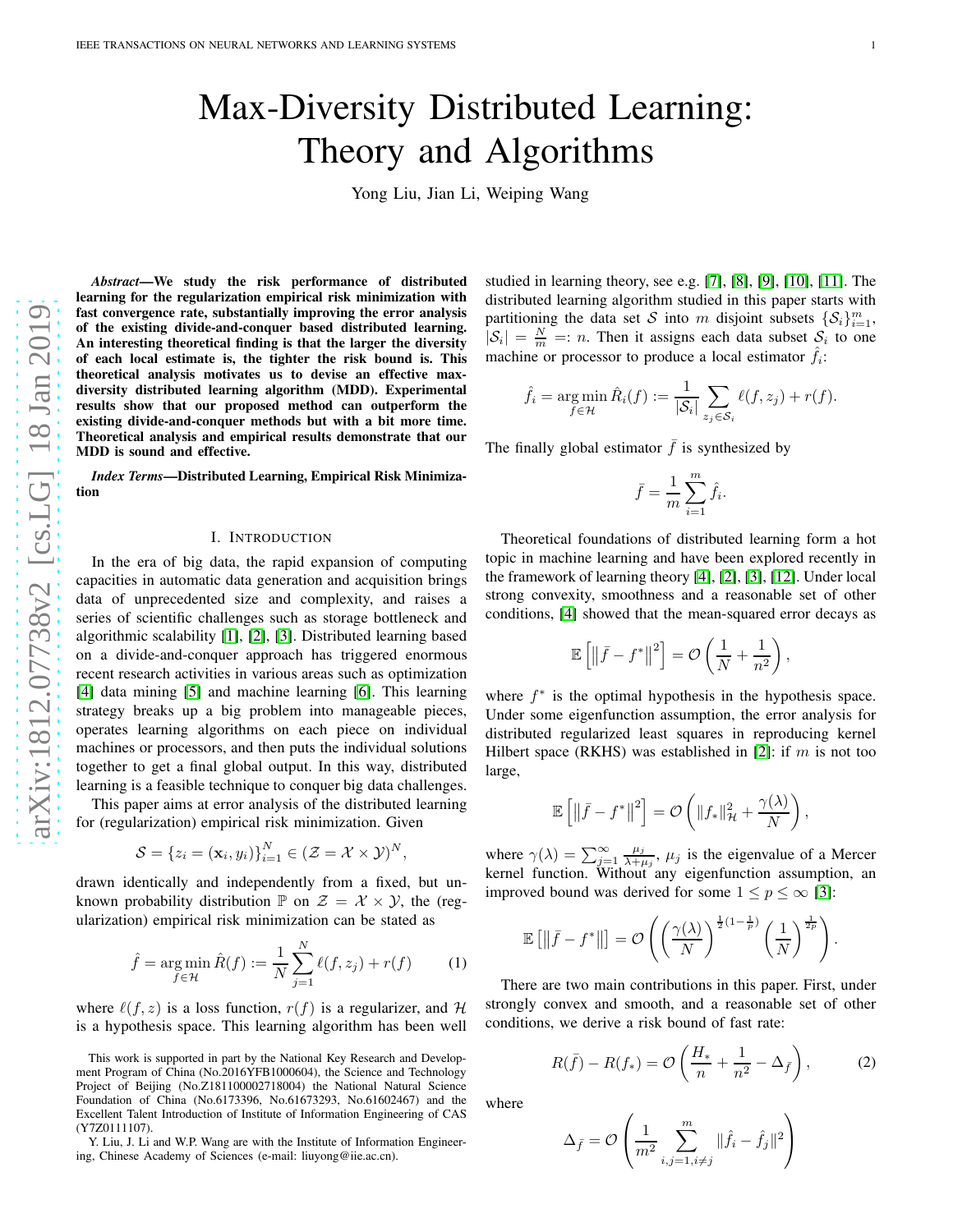is the diversity between all partition-based estimates,  $R(f)$  =  $\mathbb{E}_{z}[\ell(f,z)] + r(f)$ , and  $H_* = \mathbb{E}_{z}[\ell(f_*,z)]$ . When the minimal risk is small, i.e.,  $H_* = \mathcal{O}\left(\frac{1}{n}\right)$ , the rate is improved to

$$
R(\bar{f}) - R(f_*) = \mathcal{O}\left(\frac{1}{n^2} - \Delta_{\bar{f}}\right).
$$

Thus, if  $m \leq \sqrt{N}$ , the order of  $R(\bar{f}) - R(f_*)$  is faster than  $\mathcal{O}\left(\frac{1}{N} - \Delta_{\bar{f}}\right)$ . Note that if  $\ell(f,z) + r(f)$  is L-Lipschitz continuous over f, the order of  $R(\bar{f}) - R(f^*)$  is

$$
R(\bar{f}) - R(f^*) = \mathcal{O}\left(L\mathbb{E}\left[\left\|\bar{f} - f^*\right\|\right]\right)
$$

$$
= \mathcal{O}\left(L\sqrt{\mathbb{E}\left[\left\|\bar{f} - f^*\right\|^2\right]}\right).
$$

Thus, the order of  $R(\bar{f}) - R(f^*)$  in [\[4\]](#page-8-0), [\[2\]](#page-7-1), [\[3\]](#page-7-2) at most  $\mathcal{O}\bigl( \frac{1}{\sqrt{N}}$  $\frac{1}{N}$ ), which is much slower than that of our bound. Our second contribution is to develop a novel max-diversity distributed learning algorithm. From Equation [\(2\)](#page-0-0), we know that the larger the diversity  $\Delta_{\bar{f}}$  is, the tighter the risk bound is. This interesting theoretical finding motivates us to devise a max-diversity distributed learning algorithm (MDD):

$$
\hat{f}_i = \underset{f \in \mathcal{H}}{\arg \min} \frac{1}{|\mathcal{S}_i|} \sum_{z_j \in \mathcal{S}_i} \ell(f, z_j) + r(f) - \gamma \|f - \bar{f}_{\setminus i}\|_{\mathcal{H}}, \tag{3}
$$

where

$$
\bar{f}_{\backslash i} = \frac{1}{m-1} \sum_{j=1, j \neq i}^{m} \hat{f}_{j}.
$$

The last term of [\(3\)](#page-1-0) is to make  $\Delta_{\bar{f}}$  large. Experimental results on lots of datasets show that our proposed MDD is sound and efficient.

The notion of diversity is popular used in ensemble learning to improve the performance. But to the best of our knowledge, this is the first time that theoretical results w.r.t. diversity are given for a distributed setting.

The rest of the paper is organized as follows. In Section 2, we derive a risk bound of distributed learning with fast convergence rate. In Section 3, we propose two novel algorithms based on the max-diversity of each local estimate in linear space and RKHS. In Section 4, we empirically analyze the performance of our proposed algorithms. We end in Section 5 with conclusion. All the proofs are given in the last part.

#### II. ERROR ANALYSIS OF DISTRIBUTED LEARNING

In this section, we will derive a sharper risk bound under some common assumptions.

# *A. Assumptions*

In the following, we use  $\|\cdot\|_{\mathcal{H}}$  to denote the norm induced by inner product of the Hilbert space  $H$ . Let the expected risk  $R(f)$  and  $f_*$  be

$$
R(f) = \mathbb{E}_z[\ell(f, z)] + r(f)
$$
 and  $f_* = \underset{f \in \mathcal{H}}{\text{arg min}} R(f).$ 

<span id="page-1-1"></span>**Assumption 1.** *The risk*  $R(f)$  *is an*  $\eta$ *-strongly convex function, that is*  $\forall f, f' \in \mathcal{H}$ *,* 

$$
\langle \nabla R(f), f - f' \rangle_{\mathcal{H}} + \frac{\eta}{2} \| f - f' \|_{\mathcal{H}} \le R(f) - R(f'), \quad (4)
$$

*or (another equivalent definition)*  $\forall f, f' \in \mathcal{H}, t \in [0, 1]$ *,* 

$$
R(tf + (1 - t)f')\n \le tR(f) + (1 - t)R(f') - \frac{1}{2}\eta t(t - 1)\|f - f'\|_{\mathcal{H}}^2.
$$
\n(5)

<span id="page-1-2"></span>**Assumption 2.** *The empirical risk*  $\hat{R}(f)$  *is a convex function.* 

<span id="page-1-3"></span>Assumption 3. *The loss function* ℓ(f, z) *is* τ*-smooth with respect to the first variable* f, that is  $\forall f, f' \in \mathcal{H}$ ,

<span id="page-1-8"></span>
$$
\|\nabla \ell(f,\cdot) - \nabla \ell(f',\cdot)\|_{\mathcal{H}} \leq \tau \|f - f'\|_{\mathcal{H}}.\tag{6}
$$

<span id="page-1-4"></span>**Assumption 4.** *The regularizer*  $r(f)$  *is a*  $\tau'$ -smooth function, *that is*  $\forall f, f' \in \mathcal{H}$ *,* 

<span id="page-1-10"></span>
$$
\|\nabla r(f) - \nabla r(f')\|_{\mathcal{H}} \le \tau' \|f - f'\|_{\mathcal{H}}.\tag{7}
$$

<span id="page-1-5"></span>**Assumption 5.** *The function*  $\nu(f, z) = \ell(f, z) + r(f)$  *is L*-*Lipschitz continuous with respect to the first variable* f*, that is* ∀*f*,  $f'$  ∈  $H$ ,

$$
\|\nu(f,\cdot) - \nu(f',\cdot)\|_{\mathcal{H}} \le L \|f - f'\|_{\mathcal{H}}.
$$
 (8)

<span id="page-1-0"></span>Assumptions [1,](#page-1-1) [2,](#page-1-2) [3,](#page-1-3) [4](#page-1-4) and [5](#page-1-5) allow us to model some popular losses, such as square loss and logistic loss, and some regularizer, such as  $r(f) = \lambda ||f||_{\mathcal{H}}^2$ .

<span id="page-1-6"></span>Assumption 6. *We assume that the gradient at* f<sup>∗</sup> *is upper bounded by* M*, that is*

<span id="page-1-11"></span>
$$
\|\nabla \ell(f^*,\cdot)\|_{\mathcal{H}} \leq M.
$$

Assumption [6](#page-1-6) is also a common assumption, which is used in [\[13\]](#page-8-9), [\[4\]](#page-8-0).

#### *B. Faster Rate of Distributed Learning*

Let  $\mathcal{N}(\mathcal{H}, \epsilon)$  be the  $\epsilon$ -net of H with minimal cardinality, and  $C(\mathcal{H}, \epsilon)$  the covering number of  $|\mathcal{N}(\mathcal{H}, \epsilon)|$ 

<span id="page-1-7"></span>**Theorem 1.** *For any*  $0 < \delta < 1$ ,  $\epsilon \ge 0$ , *under* **Assumptions** *[1,](#page-1-1) [2,](#page-1-2) [3,](#page-1-3) [4,](#page-1-4) [5](#page-1-5) and [6,](#page-1-6) and when*

<span id="page-1-12"></span>
$$
m \le \frac{N\eta}{4\tilde{\tau}\log C(\mathcal{H}, \epsilon)},\tag{9}
$$

*with probability at least* 1 − δ*, we have*

$$
R(\bar{f}) - R(f_*)
$$
  
\n
$$
\leq \frac{16\tilde{\tau}\log(4m/\delta)}{n^2\eta} + \frac{128\tau H_*\log(4m/\delta)}{n\eta}
$$
  
\n
$$
+ \frac{32\tilde{\tau}^2\epsilon^2}{\eta} + \frac{64\tilde{\tau}L\epsilon\log C(\mathcal{H}, \epsilon)}{n\eta}
$$
  
\n
$$
+ \frac{64\tilde{\tau}\epsilon^2\log^2 C(\mathcal{H}, \epsilon)}{n^2\eta} - \Delta_{\bar{f}},
$$
\n(10)

*where*  $\Delta_{\bar{f}} = \frac{\eta}{4m^2} \sum_{i,j=1, i \neq j}^{m} ||\hat{f}_i - \hat{f}_j||_{\mathcal{H}}^2$ ,  $H_* = \mathbb{E}_z [\ell(f_*, z)]$ <br>*and*  $\tilde{\tau} = \tau + \tau'.$ 

From the above theorem, an interesting finding is that, when the larger the diversity of each local estimate is, the tighter the risk bound is. Furthermore, one can also see that when  $\epsilon$  small enough,

<span id="page-1-9"></span>
$$
\frac{32\tilde{\tau}^2\epsilon^2}{\eta} + \frac{64\tilde{\tau}L\epsilon\log C(\mathcal{H}, \epsilon)}{n\eta} + \frac{64\tilde{\tau}\epsilon^2\log^2 C(\mathcal{H}, \epsilon)}{n^2\eta}
$$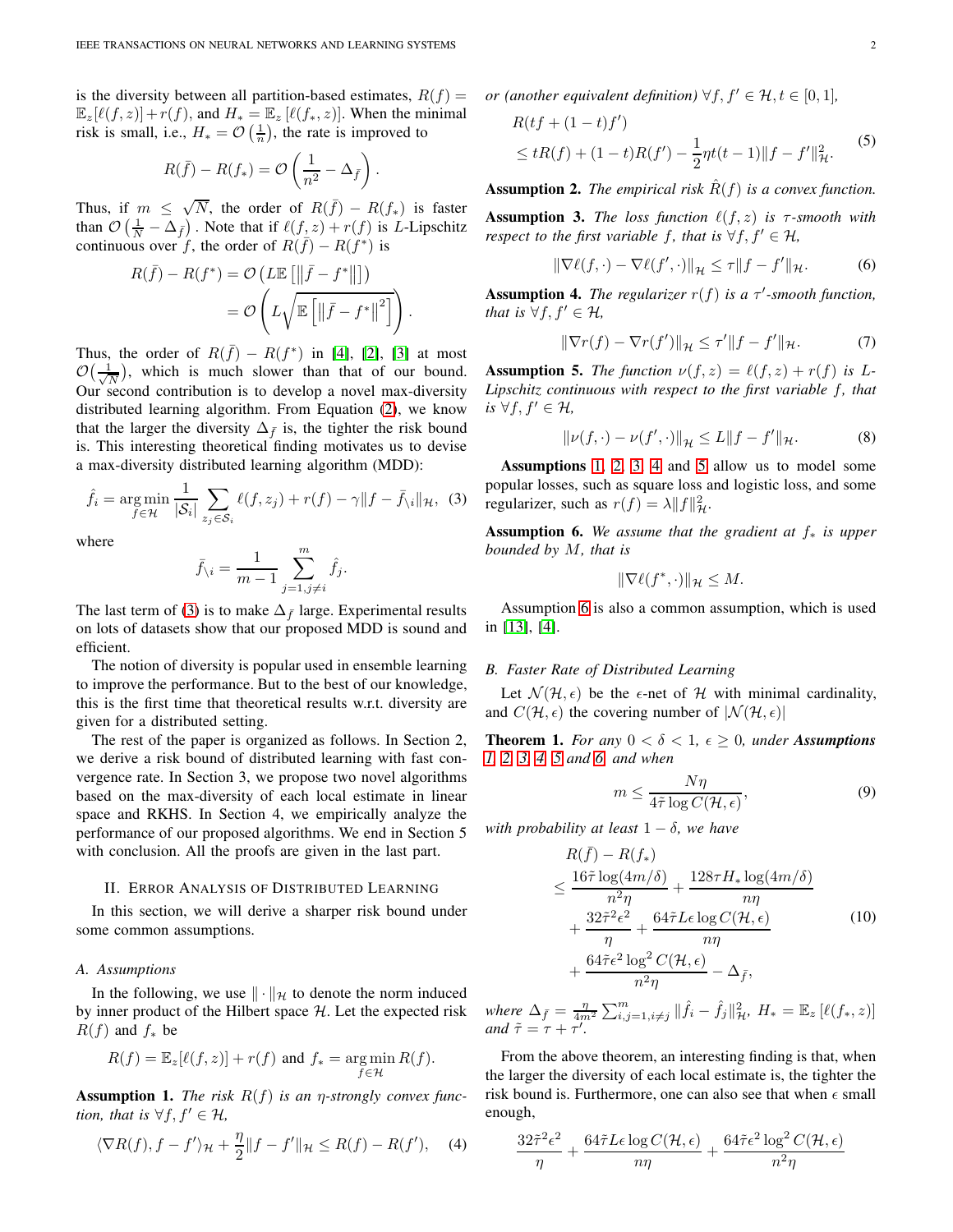will become non-dominating. To be specific, we have the following corollary:

<span id="page-2-0"></span>**Corollary 1.** *By setting*  $\epsilon = \frac{1}{n}$  *in Theorem [1,](#page-1-7) when*  $m \leq \frac{N\eta}{4\bar{\tau} \log C(\mathcal{H},1/n)}$ *, with high probability, we have* 

$$
R(\bar{f}) - R(f_*) = \mathcal{O}\left(\frac{H_*\log(m)}{n} + \frac{\log(\mathcal{N}(\mathcal{H}, \frac{1}{n}))}{n^2} - \Delta_{\bar{f}}\right).
$$

If the the minimal risk  $H_*$  is small, i.e.,  $H_* = \mathcal{O}(\frac{1}{n})$ , the rate can reach

$$
\mathcal{O}\left(\frac{\log(m)}{n^2} + \frac{\log(\mathcal{N}(\mathcal{H}, \frac{1}{n}))}{n^2} - \Delta_{\bar{f}}\right).
$$

To the best of our knowledge, this is the first  $\tilde{\mathcal{O}}\left(\frac{1}{n^2}\right)$ -type of distributed risk bound for (regularization) empirical risk minimization.

In the next, we will consider two popular hypothesis spaces: linear and reproducing kernel Hilbert space (RKHS).

#### <span id="page-2-1"></span>*C. Linear Space*

The linear hypothesis space we considered is defined as

$$
\mathcal{H} = \left\{ f = \mathbf{w}^{\mathrm{T}} \mathbf{x} \middle| \mathbf{w} \in \mathbb{R}^d, \|\mathbf{w}\|_2 \leq B \right\}.
$$

From [\[14\]](#page-8-10), the cover number of linear hypothesis space can be bounded by

$$
\log\left(C(\mathcal{H}, \epsilon)\right) \leq d \log\left(\frac{6B}{\epsilon}\right).
$$

Thus, if we set  $\epsilon = \frac{1}{n}$ , from Corollary [1,](#page-2-0) we have

$$
R(\bar{f}) - R(f_*) = \mathcal{O}\left(\frac{H_* \log m}{n} + \frac{d \log n}{n^2} - \Delta_{\bar{f}}\right)
$$

When the minimal risk is small, i.e.,  $H_* = \mathcal{O}\left(\frac{d}{n}\right)$ , the rate is improved to

$$
\mathcal{O}\left(\frac{d\log(mn)}{n^2} - \Delta_{\bar{f}}\right) = \mathcal{O}\left(\frac{d\log N}{n^2} - \Delta_{\bar{f}}\right).
$$

Therefore, if  $m \leq \sqrt{\frac{N}{d \log N}}$ , the order of risk bound can even faster than  $\mathcal{O}\left(\frac{1}{N}\right)$ .

#### <span id="page-2-2"></span>*D. Reproducing Kernel Hilbert Space (RKHS)*

The reproducing kernel Hilbert space  $\mathcal{H}_K$  associated with the kernel  $K$  is defined to be the closure of the linear span of the set of functions  $\{K(\mathbf{x},\cdot):\mathbf{x}\in\mathcal{X}\}\)$  with the inner product satisfying

$$
\langle K(\mathbf{x},\cdot),f\rangle_K = f(\mathbf{x}), \forall \mathbf{x} \in \mathcal{X}, f \in \mathcal{H}_K.
$$

The hypothesis space of the reproducing kernel Hilbert space we considered in this paper is

$$
\mathcal{H}:=\left\{f\in\mathcal{H}_K:\|f\|_{\mathcal{H}_K}\leq B\right\}.
$$

From [\[15\]](#page-8-11), if the kernel function  $K$  is the popular Gaussian kernel over  $[0, 1]^d$ :

$$
K(\mathbf{x}, \mathbf{x}') = \exp\left\{-\frac{\|\mathbf{x} - \mathbf{x}'\|^2}{\sigma^2}\right\}, \mathbf{x}, \mathbf{x}' \in [0, 1]^d,
$$

then for  $0 \leq \epsilon \leq \frac{B}{2}$ ,

$$
\log(C(\mathcal{H}, \epsilon)) = \mathcal{O}\left(\log^d\left(\frac{B}{\epsilon}\right)\right).
$$

From Corollary [1,](#page-2-0) if we set  $\epsilon = \frac{1}{n}$ , and assume  $R_* = \mathcal{O}\left(\frac{1}{n}\right)$ , we have

$$
R(\bar{f}) - R(f_*) = \mathcal{O}\left(\frac{\log m}{n^2} + \frac{\log^d n}{n^2} - \Delta_{\bar{f}}\right)
$$

Therefore, if  $m \leq \min\left\{\sqrt{\frac{N}{d \log N}}, \sqrt{\frac{N}{\log^d n}}\right\}$ , the order is faster than  $\mathcal{O}\left(\frac{1}{N}\right)$ .

#### *E. Comparison with Related Work*

In this subsection, we will compare our bound with the related work [\[4\]](#page-8-0), [\[2\]](#page-7-1), [\[3\]](#page-7-2). Under the smooth, strongly convex and other some assumptions, a distributed risk bound is given in [\[4\]](#page-8-0):

$$
\mathbb{E}\left[\|\bar{f}-f_*\|^2\right] = \mathcal{O}\left(\frac{1}{N} + \frac{\log d}{n^2}\right).
$$

Under some eigenfunction assumption, the error analysis for distributed regularized least squares were established in [\[2\]](#page-7-1),

$$
\mathbb{E}\left[\left\|\bar{f}-f^*\right\|^2\right]=\mathcal{O}\left(\|f_*\|_{\mathcal{H}}^2+\frac{\gamma(\lambda)}{N}\right).
$$

By removing the eigenfunction assumptions with a novel integral operator method of [\[2\]](#page-7-1), a new bound was derived [\[3\]](#page-7-2):

$$
\mathbb{E}\left[\left\|\bar{f}-f^*\right\|\right] = \mathcal{O}\left(\left(\frac{\gamma(\lambda)}{N}\right)^{\frac{1}{2}(1-\frac{1}{p})}\left(\frac{1}{N}\right)^{\frac{1}{2p}}\right).
$$

Note that, if  $\nu(f, z)$  is L-Lipschitz continuous over f, that is

$$
\forall f, f \in \mathcal{H}, z \in \mathcal{Z}, |\nu(f, z) - \nu(f', z)| \le L \|f - f'\|,
$$

we can obtain that

$$
R(f) - R(f_*) \leq L \mathbb{E}\left[\|\bar{f} - f_*\|\right] \leq L \sqrt{\mathbb{E}\left[\|\bar{f} - f_*\|^2\right]}
$$

Thus, the order of [\[2\]](#page-7-1), [\[3\]](#page-7-2), [\[4\]](#page-8-0) of  $R(f) - R(f_*)$  is at most  $\mathcal{O}\left(\frac{1}{\sqrt{N}}\right)$ N  $\big).$ 

According to the subsections [II-C](#page-2-1) and [II-D,](#page-2-2) if  $m$  is not very large, and  $H_*$  is small, the order of this paper can even faster than  $\mathcal{O}\left(\frac{1}{N}\right)$ , which is much faster than those of in the related work [\[4\]](#page-8-0), [\[2\]](#page-7-1), [\[3\]](#page-7-2).

#### III. MAX-DISCREPANT DISTRIBUTED LEARNING (MDD)

In this section, we will propose two novel algorithms for linear space and RKHS. From corollary [1,](#page-2-0) we know that

$$
R(f) - R(f_*) = \mathcal{O}\left(\frac{1}{n^2} - \frac{1}{m^2} \sum_{i,j=1, i \neq j}^m \|\hat{f}_i - \hat{f}_j\|_{\mathcal{H}}^2\right).
$$

Thus, to obtain tighter bound, the diversity of each local estimate  $\hat{f}_i$ ,  $i = 1, \dots, m$ , should be larger.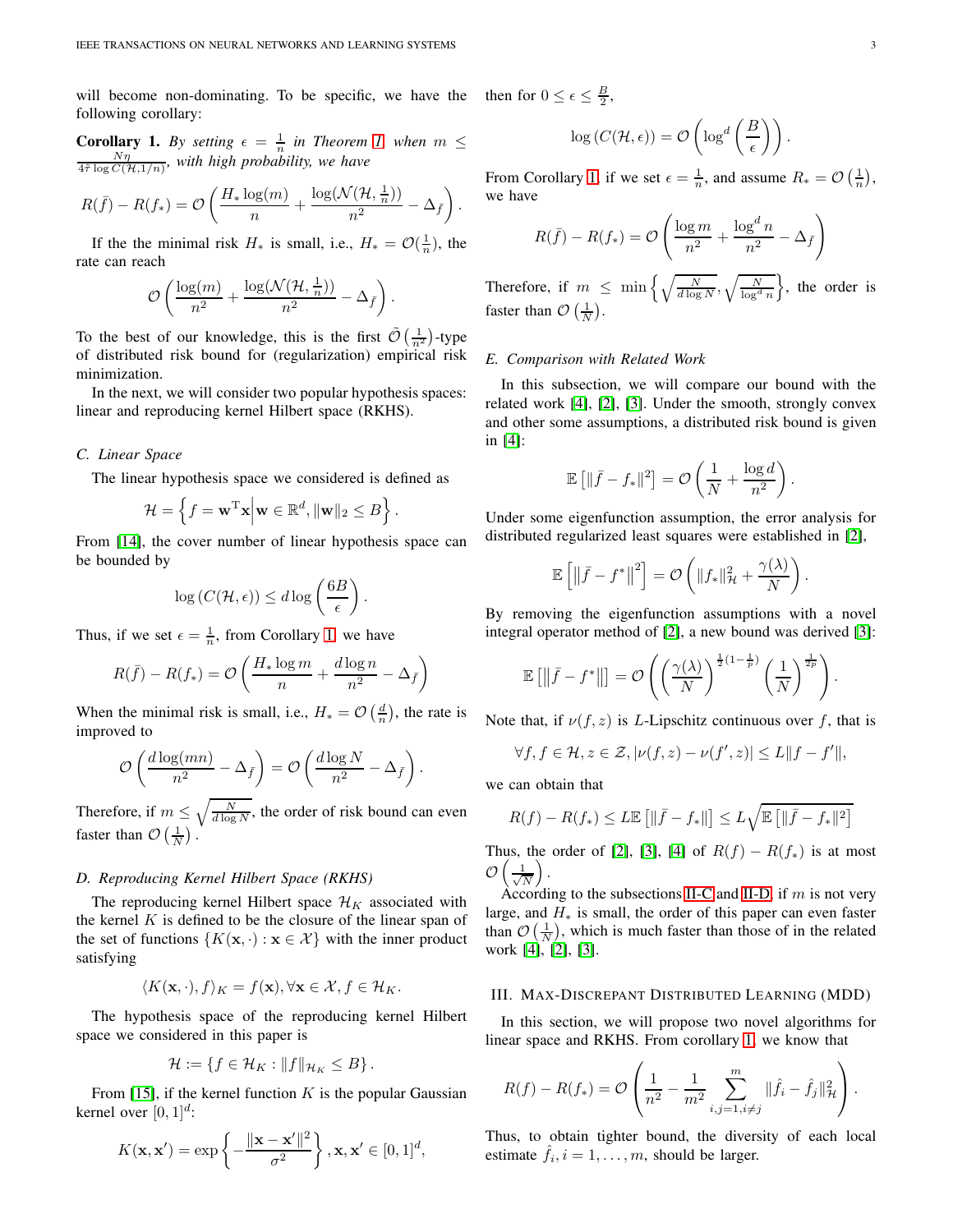#### *A. Linear Hypothesis Space*

When  $H$  is a linear Hypothesis space, we consider the following optimization problem:

$$
\hat{\mathbf{w}}_i = \underset{\mathbf{w} \in \mathbb{R}^d}{\arg \min} \frac{1}{n} \sum_{z_i \in \mathcal{S}_i} (\mathbf{w}^{\mathrm{T}} \mathbf{x}_i - y_i)^2 + \lambda \|\mathbf{w}\|_2^2 + \gamma \mathbf{w}^{\mathrm{T}} \bar{\mathbf{w}}_{\backslash i},
$$
\n(11)

where  $\bar{\mathbf{w}}_{\setminus i} = \frac{1}{m-1} \sum_{j=1, j\neq i} \hat{\mathbf{w}}_j$ . Note that, if given  $\bar{\mathbf{w}}_{\setminus i}$ ,  $\hat{\mathbf{w}}_i$ has following closed form solution:

$$
\hat{\mathbf{w}}_i = \left(\underbrace{\frac{1}{n}\mathbf{X}_{\mathcal{S}_i}\mathbf{X}_{\mathcal{S}_i}^{\mathrm{T}} + \lambda\mathbf{I}_d}_{:=\mathbf{A}_i}\right)^{-1} \left(\underbrace{\frac{1}{n}\mathbf{X}_{\mathcal{S}_i}\mathbf{y}_{\mathcal{S}_i} - \frac{\gamma\bar{\mathbf{w}}_{\setminus i}}{2}}_{:=\mathbf{b}_i}\right),
$$

where  $\mathbf{X}_{\mathcal{S}_i} = (\mathbf{x}_{t_1}, \mathbf{x}_{t_2}, \dots, \mathbf{x}_{t_n}), \mathbf{y}_{\mathcal{S}_i} = (y_{t_1}, y_{t_2}, \dots, y_{t_n})^{\mathrm{T}},$  $z_{t_j} \in S_i$ ,  $j = 1, ..., n$ . In the next, we will give an iterative algorithm to solve the optimization problem [\(11\)](#page-3-0). In each iteration, we should compute  $\mathbf{A}_i^{-1} \bar{\mathbf{w}}_{\setminus i}$ , which needs  $\mathcal{O}(d^2)$ if given  $A_i^{-1}$ , which is computational intensive. Fortunately, from Lemma 4 (see in supplementary material), the  $A_i^{-1} \bar{w}_{\setminus i}$ can be computed by

$$
\mathbf{A}_i^{-1}\bar{\mathbf{w}}_{\setminus i} = \left(\bar{\mathbf{w}}_{\setminus i}^{\mathrm{T}} \mathbf{c}_i\right)./\mathbf{b}_i, \mathbf{c}_i = \mathbf{A}_i^{-1}\mathbf{b}_i
$$

where  $a./\mathbf{c} = (a/c_1, \dots a/c_d)^T$ , which only needs  $\mathcal{O}(d)$ .

The Max-Discrepant Distributed Learning algorithm for linear space is given in Algorithm [1.](#page-3-1) Compared with the traditional divide-and-conquer method, our MDD for linear space only need add  $\mathcal{O}(d)$  in each iteration for each worker node.

Algorithm 1 Max-Discrepant Distributed Learning for Linear Space (MDD-LS)

- <span id="page-3-1"></span>1: Input:  $\lambda, \gamma, X, m, \zeta$ .
- 2: For each worker node i:  $\hat{\mathbf{w}}_i^0 = \mathbf{A}_i^{-1} \mathbf{b}_i$ , and push  $\hat{\mathbf{w}}_i^0$  to the server node.

$$
\mathcal{W} \; \mathbf{A}_i = \tfrac{1}{n} \mathbf{X}_{\mathcal{S}_i} \mathbf{X}_{\mathcal{S}_i}^\mathrm{T} + \lambda \mathbf{I}_d, \, \mathbf{b}_i = \tfrac{1}{n} \mathbf{X}_{\mathcal{S}_i} \mathbf{y}_{\mathcal{S}_i}.
$$

3: For server node: 
$$
\bar{\mathbf{w}}^0 = \frac{1}{m} \sum_{i=1}^m \hat{\mathbf{w}}_i^0
$$
,  $\bar{\mathbf{w}}_i^0 = \frac{m\bar{\mathbf{w}}^0 - \hat{\mathbf{w}}_i^0}{m-1}$ 

- 4: for  $t = 1, 2, \ldots$  do
- 5: *For each worker node* i*:*

$$
\text{Full } \bar{\mathbf{w}}_{\setminus i}^{t-1} \text{ from server node.}
$$
\n
$$
\mathbf{d}_i^t = \left( \left( \bar{\mathbf{w}}_{\setminus i}^{t-1} \right)^{\mathrm{T}} \hat{\mathbf{w}}_i^0 \right) . / \mathbf{b}_i, \, \hat{\mathbf{w}}_i^t = \hat{\mathbf{w}}_i^0 - \gamma \mathbf{d}_i^t
$$

- 7: Push  $\hat{\mathbf{w}}_i^t$  to the server node.
- 8: *For server node:*

9: 
$$
\begin{array}{ll}\n\bar{\mathbf{w}}^t = \frac{1}{m} \sum_{i=1}^m \hat{\mathbf{w}}_i^t \\
\text{if } \|\bar{\mathbf{w}}^t - \bar{\mathbf{w}}^{t-1}\| \leq \zeta \text{ end for} \\
10: \qquad \text{else } \bar{\mathbf{w}}_i^t = \frac{m\bar{\mathbf{w}}^t - \hat{\mathbf{w}}_i^t}{m-1}.\n\end{array}
$$

11: end for

12: **Output:**  $\bar{\mathbf{w}} = \frac{1}{m} \sum_{i=1}^{m} \hat{\mathbf{w}}_i^t$ .

### *B. Reproducing Kernel Hilbert Space*

When  $H$  is a reproducing kernel Hilbert space, that is  $f(\mathbf{x}) = \sum_{j=1}^{n} w_j K(\mathbf{x}_j, \mathbf{x})$ , we consider the following optimization problem:

$$
\hat{\mathbf{w}}_i = \underset{\mathbf{w} \in \mathbb{R}^n}{\arg \min} \frac{1}{n} \|\mathbf{K}_{\mathcal{S}_i} \mathbf{w} - \mathbf{y}_{\mathcal{S}_i}\|_2^2 + \lambda \mathbf{w}^{\mathrm{T}} \mathbf{K}_{\mathcal{S}_i} \mathbf{w} + \frac{\gamma}{m-1} \sum_{j=1, j \neq i}^m \mathbf{w}^{\mathrm{T}} \mathbf{K}_{\mathcal{S}_i} \mathbf{K}_{\mathcal{S}_i, \mathcal{S}_j} \hat{\mathbf{w}}_j, \tag{12}
$$

<span id="page-3-0"></span>where  $\mathbf{K}_{\mathcal{S}_i} = \left[K(\mathbf{x}_{t_j}, \mathbf{x}_{t_{j'}})\right]_i^n$  $\{z_{t,j}, z_{t,j}, z_{t,j'} \in \mathcal{S}_i, \, \mathbf{K}_{\mathcal{S}_i, \mathcal{S}_j} = 0\}$  $\left[K(\mathbf{x}_{t_j}, \mathbf{x}_{t_k})\right]^n$  $j,k=1$ ,  $z_{t_j} \in S_i$ ,  $z_{t_k} \in S_j$ . Note that  $\hat{\mathbf{w}}_i$  can be written as

$$
\hat{\mathbf{w}}_i = \left(\underbrace{\frac{1}{n}\mathbf{K}_{\mathcal{S}_i} + \lambda\mathbf{I}_n}_{:=\mathbf{A}_i}\right)^{-1} \left(\underbrace{\frac{1}{n}\mathbf{y}_{\mathcal{S}_i} - \frac{\gamma}{2}\bar{\mathbf{g}}_{\setminus i}}_{:=\mathbf{b}_i}\right).
$$

where  $\mathbf{g}_j = \mathbf{K}_{\mathcal{S}_i, \mathcal{S}_j} \hat{\mathbf{w}}_j$  and  $\bar{\mathbf{g}}_{\setminus i} = \frac{1}{m-1} \sum_{j=1, j \neq i}^m \hat{\mathbf{g}}_j$ .

Similar with the linear space, we need to compute  $A_i^{-1} \bar{g}_{\setminus i}$ in each iterative. From Lemma 4 (see in supplementary material), we know that

$$
\mathbf{A}_i^{-1}\bar{\mathbf{g}}_{\setminus i} = \left(\bar{\mathbf{g}}_{\setminus i}^\mathrm{T}\mathbf{c}_i\right)./\mathbf{b}_i, \mathbf{c}_i = \mathbf{A}_i^{-1}\mathbf{b}_i.
$$

The Max-Discrepant Distributed Learning algorithm for RKHS is given in Algorithm [2.](#page-3-2) Compared with the traditional divide-and-conquer method, our MDD for RKHS only need add  $\mathcal{O}(n)$  in each iteration for local machine.

# Algorithm 2 Max-Discrepant Distributed Learning for RKHS (MDD-RKHS)

- <span id="page-3-2"></span>1: **Input:**  $\lambda$ ,  $\gamma$ , kernel function K, **X**, m,  $\zeta$ .
- 2: For each worker node i:  $\hat{\mathbf{w}}_i^0 = \mathbf{A}_i^{-1} \mathbf{b}_i$ , and push  $\hat{\mathbf{w}}_i^0$  to the server node.

 $\mathcal{N} \mathbf{A}_i = \frac{1}{n} \mathbf{K}_{\mathcal{S}_i} + \lambda \mathbf{I}_n, \mathbf{b}_i = \frac{1}{n} \mathbf{y}_{\mathcal{S}_i}.$ 3: For server node:  $\hat{\mathbf{g}}_{i,j}^0 = \mathbf{K}_{\mathcal{S}_i,\mathcal{S}_j} \hat{\mathbf{w}}_j^0, i,j = 1,\ldots,m, \bar{\mathbf{g}}_{\setminus i}^0 =$ 

$$
\frac{m\bar{\mathbf{g}}_i^0 - \hat{\mathbf{g}}_i^0}{m-1}.
$$

.

.

4: **for** 
$$
t = 1, 2, ...
$$
 **do**

5: For each worker node 
$$
i
$$
:

6: Pull 
$$
\bar{\mathbf{g}}_{\setminus i}^{t-1}
$$
 from server node.

7: 
$$
\mathbf{d}_{i}^{t} = \left( \left( \bar{\mathbf{g}}_{\backslash i}^{t-1} \right)^{\mathrm{T}} \hat{\mathbf{w}}_{i}^{0} \right) . / \mathbf{b}_{i}, \ \hat{\mathbf{w}}_{i}^{t} = \hat{\mathbf{w}}_{i}^{0} - \gamma \mathbf{d}_{i}^{t}.
$$

8: Push  $\hat{\mathbf{w}}_i^t$  to the server node.

9: For server node:  
\n10: 
$$
\hat{\mathbf{g}}_{i,j}^t = \mathbf{K}_{\mathcal{S}_i,\mathcal{S}_j} \hat{\mathbf{w}}_j^t, i,j = 1,\ldots,m, \ \bar{\mathbf{g}}_i^t = \frac{1}{m} \sum_{\substack{j=1 \ j \neq j}}^{m} \hat{\mathbf{g}}_{i,j}^t.
$$
\n11: 
$$
\hat{\mathbf{f}} \frac{1}{m} \sum_{i=1}^{m} ||\bar{\mathbf{g}}_i^t - \bar{\mathbf{g}}_i^t|| \le \zeta \text{ end for}
$$

 $12:$  $\frac{t}{\lambda_i} = \frac{m\bar{\mathbf{g}}_i^t - \hat{\mathbf{g}}_i^t}{m-1}.$ 13: end for

14: **Output:**  $\bar{f} = \frac{1}{m} \sum_{i=1}^{m} \hat{f}_i$ , where  $\hat{f}_i = \mathbf{k}_{\mathcal{S}_i}^T \hat{\mathbf{w}}_i$ , where  $\mathbf{k}_{\mathcal{S}_i} = (K(\mathbf{x}_1, \cdot), \dots, K(\mathbf{x}_n, \cdot))^{\mathrm{T}}, z_j \in \mathcal{S}_i$ 

Remark 1. *The motivation of this paper was inspired by the ensemble learning, but one more thing should be emphasized, the theoretical proof and algorithm design of this paper are not from the ensemble learning.*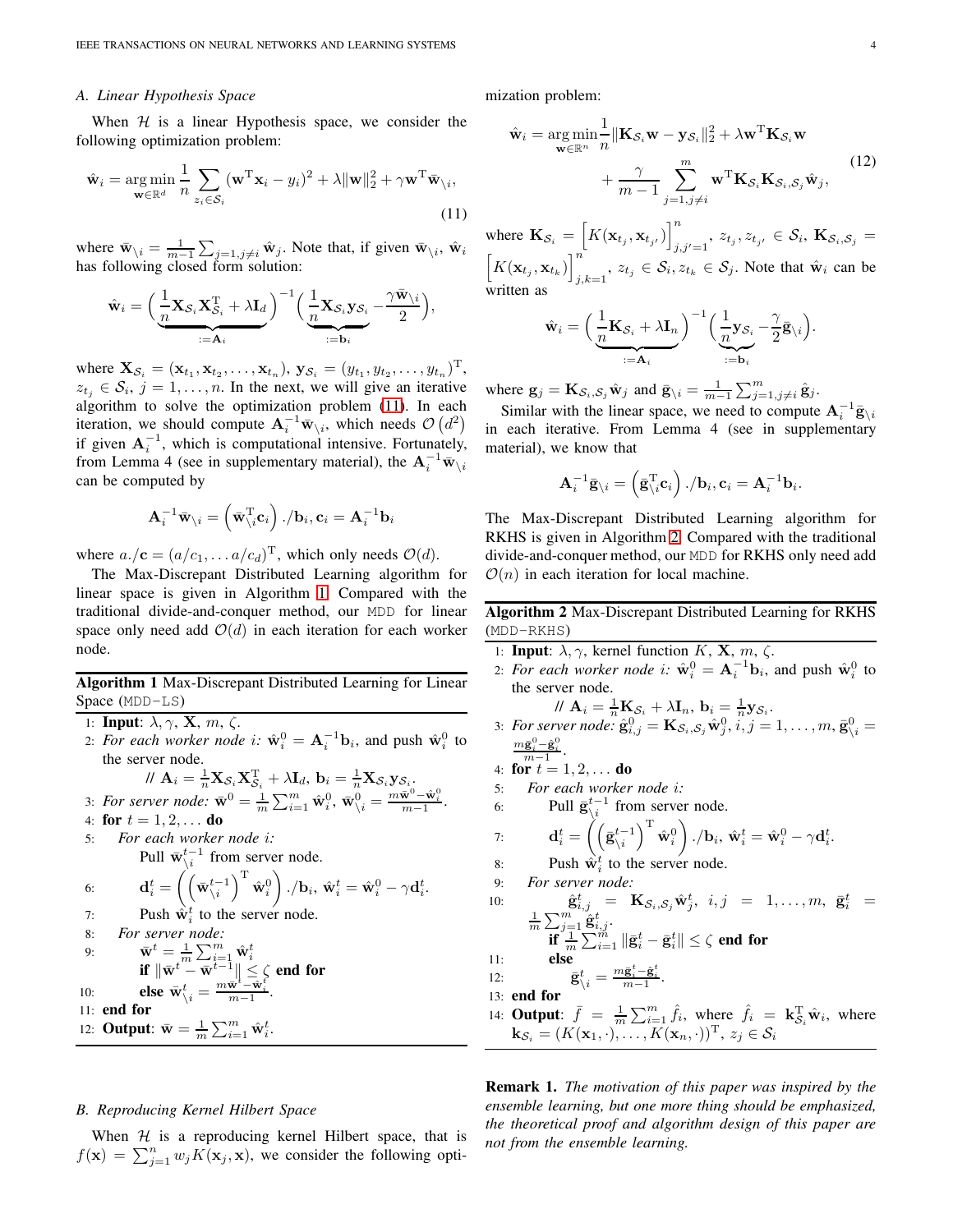Table I

<span id="page-4-1"></span>COMPARISON OF AVERAGE ROOT MEAN SQUARE ERROR OF OUR MDD-LS AND MDD-RKHS WITH RR, DRR, KRR, DKRR. WE BOLD THE NUMBERS OF THE BEST METHOD AND UNDERLINE THE NUMBERS OF THE OTHER METHODS WHICH ARE NOT S IGNIFICANTLY WORSE THAN THE BEST ONE.

|              | madelon | space ga | cpusmall | phishing | cadata | a8a   | a9a   | codrna | YearPred |
|--------------|---------|----------|----------|----------|--------|-------|-------|--------|----------|
| <b>RR</b>    | 0.971   | 2.585    | 45.150   | 0.247    | 1.932  | 0.671 | 0.673 | 0.841  | 12.233   |
| $DRR-5$      | 0.989   | 2.814    | 53.114   | 0.262    | 2.659  | 0.681 | 0.680 | 0.855  | 14.216   |
| $DRR-10$     | .408    | 2.983    | 55.557   | 0.273    | 2.839  | 0.725 | 0.696 | 0.863  | 15.780   |
| $MDD-LS-5$   | 0.977   | 2.677    | 46.184   | 0.257    | 2.114  | 0.677 | 0.673 | 0.847  | 12.303   |
| $MDD-LS-10$  | .021    | 2.750    | 47.956   | 0.268    | 2.352  | 0.703 | 0.685 | 0.854  | 14.158   |
| <b>KRR</b>   | 0.959   | .458     | 43.993   | 0.167    | l.504  | 0.659 | 0.630 | 0.651  |          |
| $KDRR-5$     | l.142   | 2.389    | 44.228   | 0.419    | 1.598  | 0.873 | 0.666 | 0.674  | 5.397    |
| KDRR-10      | .374    | 2.531    | 46.233   | 0.422    | 1.824  | 0.906 | 0.893 | 0.707  | 5.631    |
| $MDD-RKHS-5$ | 0.992   | 2.030    | 44.015   | 0.214    | 1.554  | 0.745 | 0.604 | 0.672  | 5.350    |
| MDD-RKHS-10  | 1.192   | 2.326    | 45.120   | 0.239    | 1.780  | 0.673 | 0.649 | 0.683  | 5.534    |

# *C. Complexity*

**Linear space:** At the very beginning, we need  $\mathcal{O}(nd^2)$ to compute the  $\mathbf{A}_i$ ,  $\mathcal{O}(d^3)$  to compute  $\mathbf{A}_i^{-1}$  for each worker node. In each iteration, worker nodes cost  $\mathcal{O}(d)$  to compute  $\mathbf{d}_i^t$  and the server node costs  $O(md)$  to compute  $\bar{\mathbf{w}}_{\setminus i}^t$ . So, the sequential computation complexity is  $\mathcal{O}(nd^2 + d^3 + Tmd)$ , where  $T$  is the number of iteration. Moreover, the total communication complexity is  $O(Td)$ .

**RKHS:** At the very beginning, we need  $\mathcal{O}(n^2d)$  to compute the  $A_i$  and  $\mathcal{O}(n^3)$  to compute  $A_i^{-1}$ . In each iteration, worker nodes cost  $\mathcal{O}(n)$  to compute  $\mathbf{d}_i^t$  and the server node costs  $O(mn)$  to compute  $\bar{\mathbf{g}}_{\setminus i}^t$ . So, the sequential computation complexity is  $O(n^2d + n^3 + Tmn)$ , where T is the number of iteration. Moreover, the total communication complexity is  $O(Tn).$ 

Divide-and-conquer approach: The sequential complexities of linear space and RKHS are  $\mathcal{O}(nd^2 + d^3)$  and  $\mathcal{O}(n^2d + n^3)$ , respectively. Meanwhile, the communication complexities are  $O(d)$  and  $O(n)$ .

Global approach: The total complexities of linear space and RKHS are  $\mathcal{O}(Nd^2 + d^3)$  and  $\mathcal{O}(N^2d + N^3)$ , respectively.

#### IV. EXPERIMENTS

In this section, we will compare our MDD methods with the global method and divide-and-conquer method in both Linear and RKHS Hypothesis. Actually, we compare six approaches: global Ridge Regression (RR) [\[16\]](#page-8-12), divide-and-conquer Ridge Regression (DRR) and our MDD-LS (Algorithm [1\)](#page-3-1) in Linear Hypothesis Space, meanwhile, global Kernel Ridge Regression (KRR) [\[17\]](#page-8-13), divide-and-conquer Kernel Ridge Regression (KDRR) [\[2\]](#page-7-1) and our MDD-RKHS (Algorithm [2\)](#page-3-2) in Reproducing Kernel Hilbert Space. Based on the recent distributed machine learning platform PARAMETER SERVER [\[18\]](#page-8-14), we implemented divide-and-conquer methods and MDD methods and do experiments on this framework.

We experiment on 10 publicly available datasets from LIBSVM data  $1$ . We run all methods on a computer node with 32 cores (2.40GHz) and 64 GB memory. While global methods only use a single CPU core, distributed methods use all cores to simulate parallel environment. For RKHS methods, we use the popular Gaussian kernels

$$
K(\mathbf{x}, \mathbf{x}') = \exp\left(-\frac{\|\mathbf{x} - \mathbf{x}'\|_2^2}{2\sigma^2}\right)
$$

as candidate kernels, and choose the best kernel from  $\sigma \in$  $\{2^i, i = -10, -9, \ldots, 10\}$  by 5-folds cross-validation. The regularized parameterized  $\lambda \in \{10^i, i = -6, -5, \dots, 3\}$  in all methods and  $\gamma \in \{10^i, i = -6, -5, \dots, 3\}$  in MDD methods are determined by 5-folds cross-validation on training data. For each data set, we run all methods 30 times with random partitions on all data sets of non-overlapping 70% training data and 30% testing data. All statements of statistical significance in the remainder refer to a 95% level of significance under t-test.

The root mean square error of all methods is reported in Table [I.](#page-4-1) Meanwhile, we repeat distributed methods on different amount of worker nodes, 5 and 10 for simplification. Table [I](#page-4-1) can be summarized as follows:

- 1) Our MDD-LS and MDD-RKHS exhibit better prediction accuracy than the DRR and KDRR over almost all data sets. This demonstrates the advantage of MDD methods in generalization performance.
- 2) Our MDD-LS and MDD-RKHS give comparable result with global methods on most of data sets.
- 3) Kernel methods can usually get more optimal results than linear methods do;
- 4) Some data sets are sensitive to data partition, whose results existing huge gap between global methods and distributed methods, such as space ga and phishing for RKHS, while others are not.
- 5) The increase of worker nodes causes higher root mean square error.

The running time is reported in Table [II,](#page-5-0) which can be summarized as follows:

- 1) Global methods cost more time than distributed methods do on all data sets.
- 2) Kernel methods always spend more time than linear methods, because of higher computation complexity.
- 3) Distributed methods lead great speedup on some data sets.
- 4) The running time of distributed methods decays almost linearly associated with the increase of worker nodes.

<span id="page-4-0"></span><sup>1</sup>Available at https://www.csie.ntu.edu.tw/ cjlin/libsvmtools/datasets/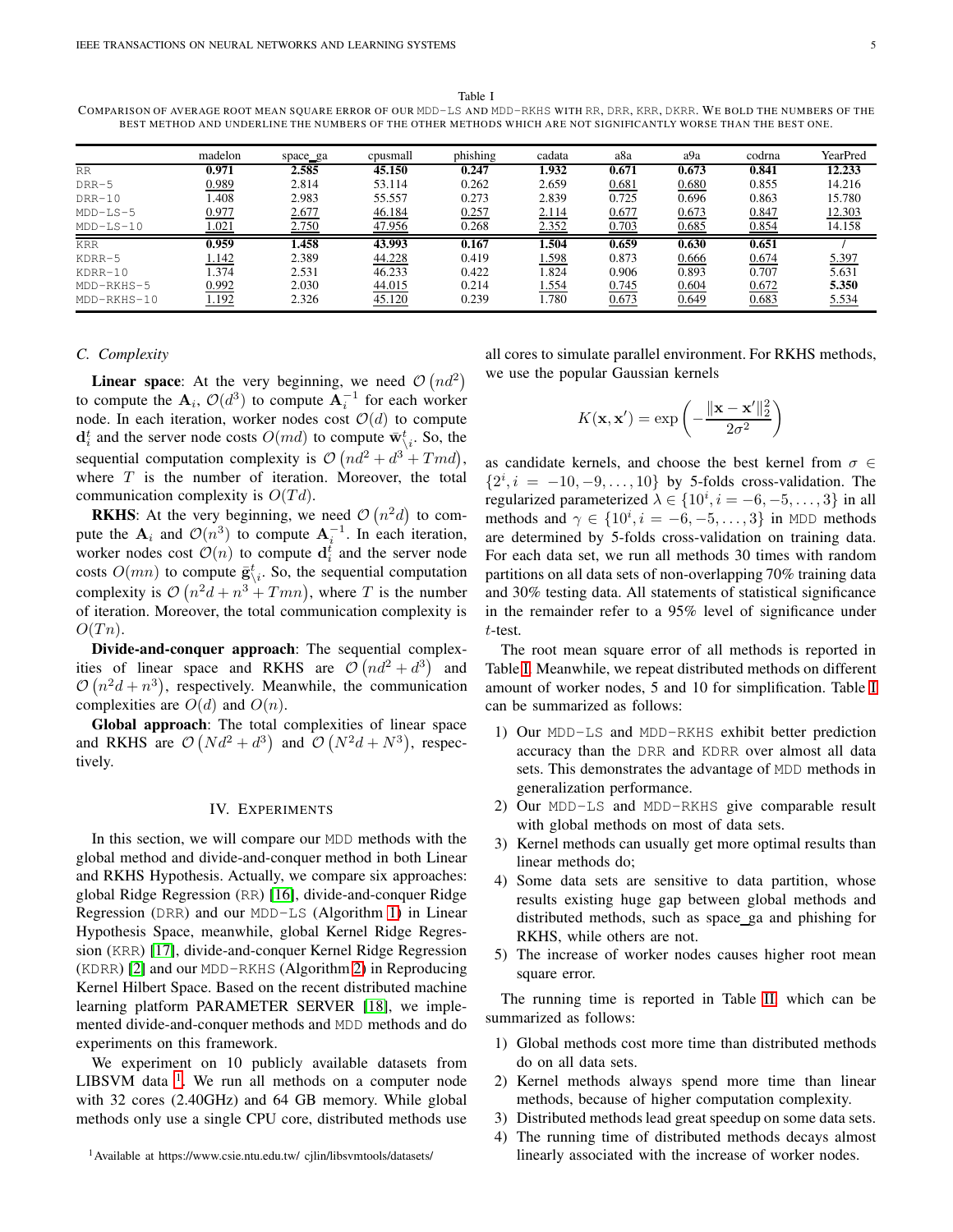Table II COMPARISON OF RUN TIME (SECOND) AMOUND OUR PROPOSED MDD-LS AND MDD-RKHS WITH OTHER METHODS.

<span id="page-5-0"></span>

|              | madelon | space_ga | cpusmall | phishing | cadata | a8a   | a9a    | codrna | YearPred |
|--------------|---------|----------|----------|----------|--------|-------|--------|--------|----------|
| RR.          | 2.069   | 0.280    | 1.218    | .526     | 0.490  | 2.544 | 2.957  | 1.866  | 10.433   |
| $DRR-5$      | 0.849   | 0.094    | 0.463    | 0.625    | 0.363  | 0.773 | 0.881  | 0.736  | 3.709    |
| $DRR-10$     | 0.623   | 0.073    | 0.298    | 0.350    | 0.214  | 0.401 | 0.503  | 0.435  | 2.645    |
| $MDD-LS-5$   | 0.875   | 0.115    | 0.587    | 0.664    | 0.427  | 0.878 | 1.167  | 0.876  | 4.774    |
| $MDD-LS-10$  | 0.656   | 0.084    | 0.315    | 0.395    | 0.269  | 0.551 | 0.628  | 0.452  | 3.156    |
| <b>KRR</b>   | 3.450   | .508     | 9.801    | 12.08    | 76.99  | 15.33 | 16.103 | 137.6  |          |
| $KDRR-5$     | .487    | 0.295    | 3.374    | 1.451    | 5.524  | 6.021 | 5.913  | 40.22  | 86.754   |
| $KDRR-10$    | 0.983   | 0.183    | 1.863    | 0.689    | 2.302  | 3.670 | 3.544  | 23.64  | 46.197   |
| $MDD-RKHS-5$ | .692    | 0.331    | 5.637    | 1.901    | 7.854  | 8.628 | 7.454  | 53.09  | 103.20   |
| MDD-RKHS-10  | .041    | 0.206    | 2.324    | 0.884    | 3.783  | 4.125 | 4.679  | 31.23  | 56.312   |

5) Compared with global methods, our MDD methods own higher computational efficiency, while existing small distance away from divide-and-conquer methods.

The above results show that MDD methods need a bit more training time but make the performance gap between global methods and traditional distributed methods tighter, which is consistent with our theoretical analysis.

# V. CONCLUSION

In this paper, we studied the generalization performance of distributed learning, and derived a sharper generalization error bound, which is much sharper than existing generalization bounds of divide-and-conquer based distributed learning. Then, we designed two algorithms with statistical guarantees and fast convergence rates for linear space and RKHS: MDD-LS and MDD-RKHS. As we see from theoretical analysis and empirical results, our MDD is highly competitive with the existing divide-and-conquer methods, in terms of both practical performance and computational cost. Based on maxdiversity of each local estimate, our analysis can be used as a solid basis for the design of new distributed learning algorithms.

#### VI. PROOF

#### *A. The Key Idea*

From the *η*-strongly convex of  $R(f)$  of equation [\(5\)](#page-1-8), we can obtain that

$$
R(\bar{f}) = R\left(\frac{1}{m}\sum_{i=1}^{m}\hat{f}_{i}\right)
$$
  
 
$$
\leq \frac{1}{m}\sum_{i=1}^{m}R(\hat{f}_{i}) - \frac{\eta}{4m^{2}}\sum_{i,j=1, i\neq j}^{m}||\hat{f}_{i} - \hat{f}_{j}||_{\mathcal{H}}^{2}.
$$

Therefore, we have

$$
R(\bar{f}) - R(f_*) \leq \frac{1}{m} \sum_{i=1}^m \left[ R(\hat{f}_i) - R(f_*) \right] - \frac{\eta}{4m^2} \sum_{i,j=1, i \neq j}^m \| \hat{f}_i - \hat{f}_j \|_{\mathcal{H}}^2.
$$
\n(13)

In the next, we will estimate  $R(\hat{f}_i) - R(f_*)$ , which is built upon the following inequality from [\(4\)](#page-1-9):

$$
R(\hat{f}_i) - R(f_*) + \frac{\eta}{2} ||\hat{f}_i - f_*||_{\mathcal{H}}^2
$$
  
\n
$$
\leq \langle \nabla R(\hat{f}_i), \hat{f}_i - f_* \rangle_{\mathcal{H}}
$$
  
\n
$$
= \langle \nabla R(\hat{f}_i) - \nabla R(f_*) - [\nabla \hat{R}_i(\hat{f}_i) - \nabla \hat{R}_i(f_*)], \hat{f}_i - f_* \rangle_{\mathcal{H}}
$$
  
\n
$$
+ \langle \nabla R(f_*) - \nabla \hat{R}_i(f_*), \hat{f}_i - f_* \rangle_{\mathcal{H}} + \langle \nabla \hat{R}_i(\hat{f}_i), \hat{f}_i - f_* \rangle_{\mathcal{H}}.
$$
\n(14)

By the convexity of  $\hat{R}_i(\cdot)$  and the optimality condition of  $\hat{f}_i$ [\[19\]](#page-8-15), we have

<span id="page-5-5"></span><span id="page-5-2"></span><span id="page-5-1"></span>
$$
\langle \nabla \hat{R}_i(\hat{f}_i), f - \hat{f}_i \rangle_{\mathcal{H}} \ge 0, \forall f \in \mathcal{H}.
$$
 (15)

Substituting  $(15)$  into  $(14)$ , we have

$$
R(\hat{f}_i) - R(f_*) + \frac{\eta}{2} \|\hat{f}_i - f_*\|_{\mathcal{H}}^2
$$
  
\n
$$
\leq \langle \nabla R(\hat{f}_i) - \nabla R(f_*) - [\nabla \hat{R}_i(\hat{f}_i) - \nabla \hat{R}_i(f_*)], \hat{f}_i - f_* \rangle_{\mathcal{H}}
$$
  
\n
$$
+ \langle \nabla R(f_*) - \nabla \hat{R}_i(f_*), \hat{f}_i - f_* \rangle_{\mathcal{H}}
$$
  
\n
$$
\leq \left( \underbrace{\left\| \nabla R(\hat{f}_i) - \nabla R(f_*) - [\nabla \hat{R}_i(\hat{f}_i) - \nabla \hat{R}_i(f_*)] \right\|}_{:= A_1} + \underbrace{\left\| \nabla R(f_*) - \nabla \hat{R}_i(f_*) \right\|}_{=: A_2} \right) \left\| \hat{f}_i - f_* \right\|_{\mathcal{H}}.
$$
\n(17)

#### *B. Proof of Theorem [1](#page-1-7)*

To prove Theorem [1,](#page-1-7) we first give the following two lemmas (the proofs are given at the last part of this section).

<span id="page-5-7"></span>Lemma 1. *Under Assumptions [3](#page-1-3) and [7,](#page-1-10) with probability at least*  $1 - \delta$ *, for any*  $f \in \mathcal{N}(\mathcal{H}, \epsilon)$ *, we have* 

<span id="page-5-3"></span>
$$
\|\nabla R(f) - \nabla R(f_*) - \left[\nabla \hat{R}_i(f) - \nabla \hat{R}_i(f_*)\right]\|
$$
  
\n
$$
\leq \frac{(\tau + \tau')\|f - f_*\| \log C(\mathcal{H}, \epsilon)}{n}
$$
  
\n
$$
+ \sqrt{\frac{(\tau + \tau') (R(f) - R(f_*)) \log C(\mathcal{H}, \epsilon)}{n}}.
$$
\n(18)

<span id="page-5-8"></span>Lemma 2. *Under Assumptions [3,](#page-1-3) with probability at least*  $1 - \delta$ *, we have* 

<span id="page-5-6"></span><span id="page-5-4"></span>
$$
\left\|\nabla R(f_*) - \nabla \hat{R}_i(f_*)\right\| \le \frac{2M\log(2/\delta)}{n} + \sqrt{\frac{8\tau H_*\log(2/\delta)}{n}},\tag{19}
$$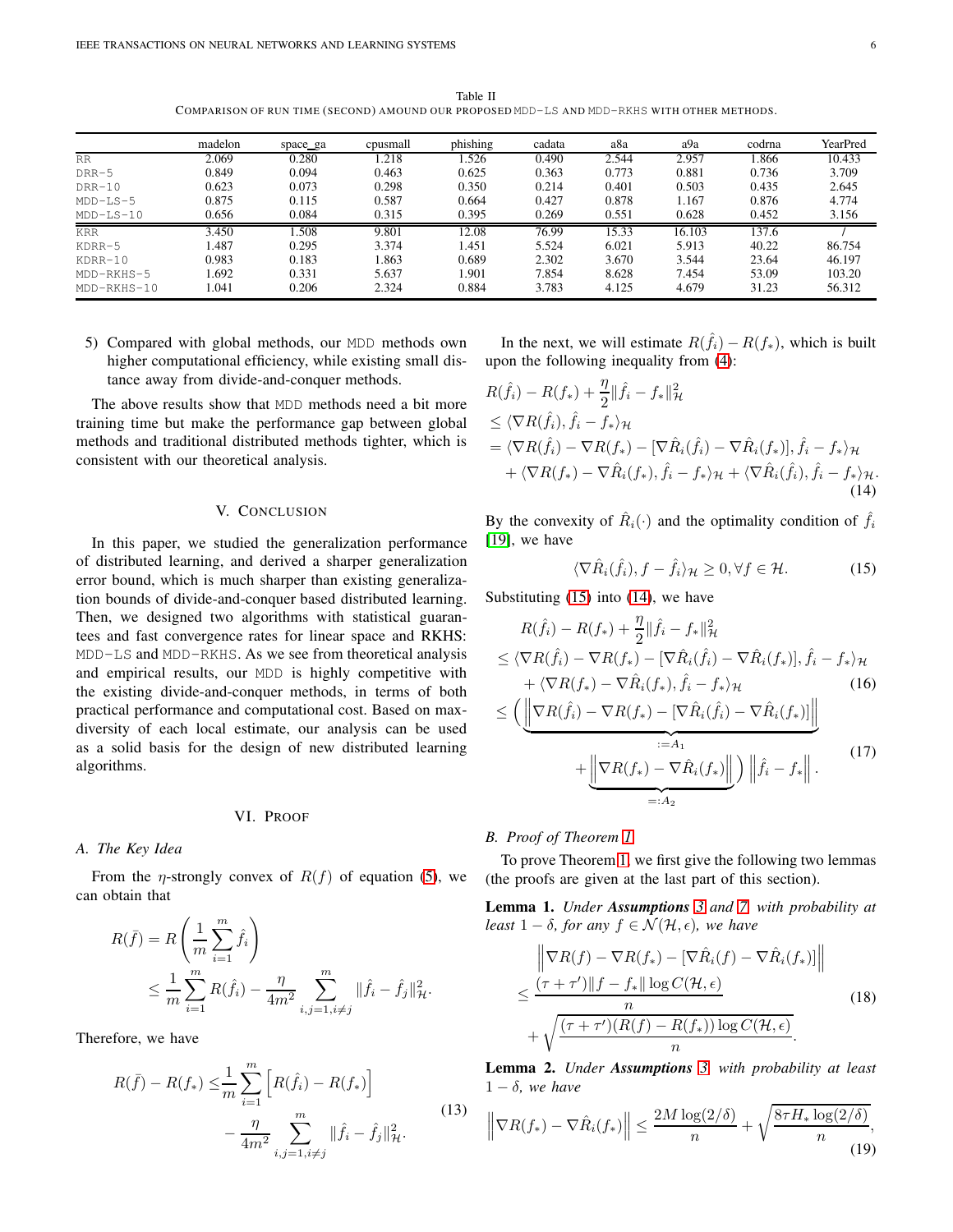*where*  $H_* = \mathbb{E}_z [\ell(f_*, z)].$ 

*Proof of Theorem [1.](#page-1-7)* From the property of  $\epsilon$ -net, we know that there exists a point  $\tilde{f} \in \mathcal{N}(\mathcal{H}, \epsilon)$  such that

$$
\|\hat{f}_i - \tilde{f}\| \le \epsilon.
$$

According to **Assumptions** [3](#page-1-3) and [4,](#page-1-4) we know that  $R(f)$  and  $\hat{R}(f)$  are both  $(\tau + \tau')$ -smooth. Thus, we have

$$
\|\nabla R(\hat{f}_i) - \nabla R(f_*) - [\nabla \hat{R}_i(\hat{f}_i) - \nabla \hat{R}_i(f_*)]\|
$$
\n
$$
\leq \|\nabla R(\tilde{f}) - \nabla R(f_*) - [\nabla \hat{R}_i(\tilde{f}) - \nabla \hat{R}_i(f_*)]\| + 2(\tau + \tau')\epsilon
$$
\n
$$
\leq \frac{(\tau + \tau')\log C(\mathcal{H}, \epsilon)\|\tilde{f} - f_*\|}{n}
$$
\n
$$
+ \sqrt{\frac{(\tau + \tau')\log C(\mathcal{H}, \epsilon)(R(\tilde{f}) - R(f_*))}{n}} + 2(\tau + \tau')\epsilon
$$
\n
$$
\leq \frac{(\tau + \tau')\log C(\mathcal{H}, \epsilon)\|\hat{f}_i - f_*\|_{\mathcal{H}}}{n}
$$
\n
$$
+ \frac{(\tau + \tau')\log C(\mathcal{H}, \epsilon)\epsilon}{n} + 2(\tau + \tau')\epsilon
$$
\n
$$
+ \sqrt{\frac{\beta\log C(\mathcal{H}, \epsilon)(R(\hat{f}_i) - R(f_*))}{n}}
$$
\n
$$
+ \sqrt{\frac{(\tau + \tau')\log C(\mathcal{H}, \epsilon)\left(R(\hat{f}_i) - R(\tilde{f})\right)}{n}}
$$
\n
$$
\leq \frac{(\tau + \tau')\log C(\mathcal{H}, \epsilon)\|\hat{f}_i - f_*\|_{\mathcal{H}}}{n}
$$
\n
$$
+ \frac{(\tau + \tau')\log C(\mathcal{H}, \epsilon)\epsilon}{n} + 2(\tau + \tau')\epsilon
$$
\n
$$
+ \sqrt{\frac{(\tau + \tau')\log C(\mathcal{H}, \epsilon)(R(\hat{f}_i) - R(f_*))}{n}}
$$
\n
$$
+ \sqrt{\frac{(\tau + \tau')\log C(\mathcal{H}, \epsilon)(R(\hat{f}_i) - R(f_*))}{n}}
$$
\n(20)

Substituting [\(20\)](#page-6-0) and [\(19\)](#page-5-4) into [\(17\)](#page-5-5), with probability at least  $1 - 2\delta$ , we have

$$
R(\hat{f}_{i}) - R(f_{*}) + \frac{\eta}{2} || \hat{f}_{i} - f_{*} ||_{\mathcal{H}}^{2}
$$
\n
$$
\leq \frac{(\tau + \tau') \log C(\mathcal{H}, \epsilon) || \hat{f}_{i} - f_{*} ||_{\mathcal{H}}^{2}}{n}
$$
\n
$$
+ \frac{(\tau + \tau') \log C(\mathcal{H}, \epsilon) \epsilon || \hat{f}_{i} - f_{*} ||_{\mathcal{H}}}{n}
$$
\n
$$
+ 2(\tau + \tau') \epsilon || \hat{f}_{i} - f_{*} ||_{\mathcal{H}}
$$
\n
$$
+ || \hat{f}_{i} - f_{*} ||_{\mathcal{H}} \sqrt{\frac{(\tau + \tau') \log C(\mathcal{H}, \epsilon) (R(\hat{f}_{i}) - R(f_{*}))}{n}}
$$
\n
$$
+ || \hat{f}_{i} - f_{*} ||_{\mathcal{H}} \sqrt{\frac{(\tau + \tau') L \log C(\mathcal{H}, \epsilon) \epsilon}{n}}
$$
\n
$$
+ \frac{2M \log(2/\delta) || \hat{f}_{i} - f_{*} ||_{\mathcal{H}}}{n}
$$
\n
$$
+ || \hat{f}_{i} - f_{*} ||_{\mathcal{H}} \sqrt{\frac{8\tau H_{*} \log(2/\delta)}{n}}.
$$
\n(21)

Note that

$$
\sqrt{ab} \le \frac{a}{2c} + \frac{bc}{2}, \forall a, b, c \ge 0.
$$

Therefore, we can obtain that

$$
\|\hat{f}_{i} - f_{*}\|_{\mathcal{H}} \sqrt{\frac{(\tau + \tau')\log C(\mathcal{H}, \epsilon)(R(\hat{f}_{i}) - R(f_{*}))}{n}} \\ \leq \frac{2(\tau + \tau')\log C(\mathcal{H}, \epsilon)(R(\hat{f}_{i}) - R(f_{*}))}{n\eta} + \frac{\eta}{8}\|\hat{f}_{i} - f_{*}\|_{\mathcal{H}}^{2};
$$
  

$$
\frac{2M\log(2/\delta)\|\hat{f}_{i} - f_{*}\|_{\mathcal{H}}}{n}
$$
  

$$
\leq \frac{8M\log(2/\delta)}{n^{2}\eta} + \frac{\eta}{16}\|\hat{f}_{i} - f_{*}\|_{\mathcal{H}}^{2};
$$
  

$$
\|\hat{f}_{i} - f_{*}\|_{\mathcal{H}} \sqrt{\frac{8\eta H_{*}\log(2/\delta)}{n}}
$$
  

$$
\leq \frac{64\eta H_{*}\log(2/\delta)}{n\eta} + \frac{\eta}{32}\|\hat{f}_{i} - f_{*}\|_{\mathcal{H}}^{2};
$$
  

$$
2(\tau + \tau')\epsilon\|\hat{f}_{i} - f_{*}\|_{\mathcal{H}} \\ \leq \frac{32(\tau + \tau')^{2}\epsilon^{2}}{\eta} + \frac{\eta}{64}\|\hat{f}_{i} - f_{*}\|_{\mathcal{H}}^{2};
$$
  

$$
\|\hat{f}_{i} - f_{*}\|_{\mathcal{H}} \sqrt{\frac{(\tau + \tau')L\log C(\mathcal{H}, \epsilon)\epsilon}{n}}
$$
  

$$
\leq \frac{32(\tau + \tau')L\log C(\mathcal{H}, \epsilon)\epsilon}{n\eta} + \frac{\eta}{128}\|\hat{f}_{i} - f_{*}\|_{\mathcal{H}}^{2};
$$
  

$$
\frac{(\tau + \tau')\log C(\mathcal{H}, \epsilon)\epsilon\|\hat{f}_{i} - f_{*}\|_{\mathcal{H}}}{n}
$$
  

$$
\leq \frac{32(\tau + \tau')\log C(\mathcal{H}, \epsilon)\epsilon^{2}}{n^{2}\eta} + \frac{\eta}{128}\|\hat{f}_{i} - f_{*}\|_{\mathcal{H}}^{2}.
$$

<span id="page-6-0"></span>Substituting the above inequation into [\(21\)](#page-6-1), we can obtain that

<span id="page-6-1"></span>
$$
R(\hat{f}_{i}) - R(f_{*}) + \frac{\eta}{4} ||\hat{f}_{i} - f_{*}||_{\mathcal{H}}^{2}
$$
\n
$$
\leq \frac{(\tau + \tau') \log C(\mathcal{H}, \epsilon) ||\hat{f}_{i} - f_{*}||_{\mathcal{H}}^{2}}{n}
$$
\n
$$
+ \frac{2(\tau + \tau') \log C(\mathcal{H}, \epsilon)(R(\hat{f}_{i}) - R(f_{*}))}{n\eta} + \frac{8M \log(2/\delta)}{n^{2}\eta}
$$
\n
$$
+ \frac{64\tau H_{*} \log(2/\delta)}{n\eta} + \frac{32(\tau + \tau')L \log C(\mathcal{H}, \epsilon)\epsilon}{n\eta}
$$
\n
$$
+ \frac{32(\tau + \tau')L \log C(\mathcal{H}, \epsilon)\epsilon^{2}}{n^{2}\eta}
$$
\n
$$
\leq \frac{\eta}{4} ||\hat{f}_{i} - f_{*}||_{\mathcal{H}}^{2} + \frac{1}{2}(R(\hat{f}_{i}) - R(f_{*})) + \frac{8(\tau + \tau') \log(2/\delta)}{n^{2}\eta}
$$
\n
$$
+ \frac{64\tau H_{*} \log(2/\delta)}{n\eta} + \frac{32(\tau + \tau')L \log C(\mathcal{H}, \epsilon)\epsilon^{2}}{n\eta}
$$
\n
$$
+ \frac{32(\tau + \tau')L \log C(\mathcal{H}, \epsilon)\epsilon}{n\eta}
$$
\n
$$
+ \frac{32(\tau + \tau') \log^{2} C(\mathcal{H}, \epsilon)\epsilon^{2}}{n^{2}\eta}.
$$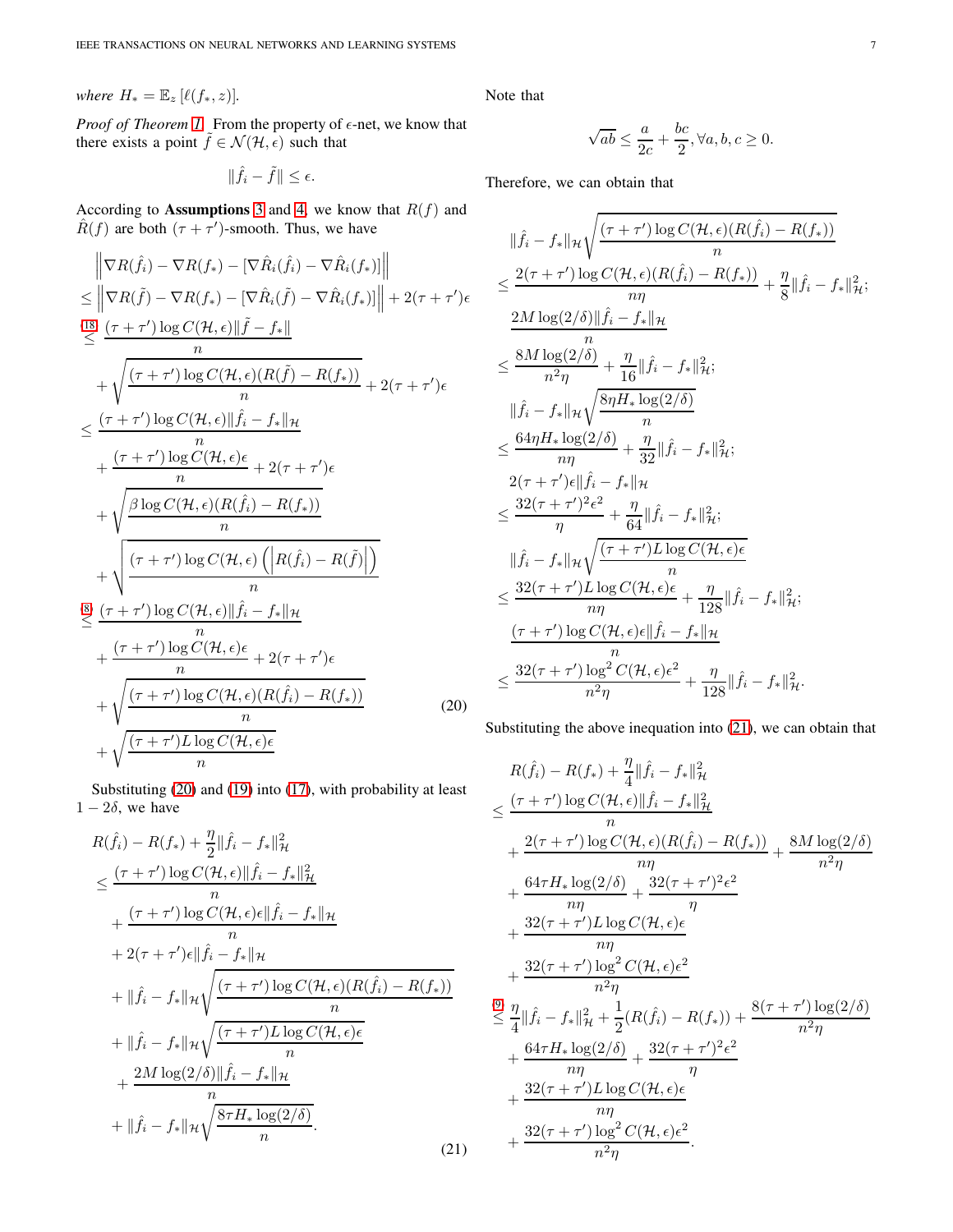Thus, with  $1 - 2\delta$ , we have

$$
R(\hat{f}_i) - R(f_*)
$$
  
\n
$$
\leq \frac{16M \log(2/\delta)}{n^2 \eta} + \frac{128\tau H_* \log(2/\delta)}{n\eta}
$$
  
\n
$$
+ \frac{32(\tau + \tau')^2 \epsilon^2}{\eta} + \frac{64(\tau + \tau')L \log C(\mathcal{H}, \epsilon)\epsilon}{n\eta}
$$
  
\n
$$
+ \frac{64(\tau + \tau') \log^2 C(\mathcal{H}, \epsilon)\epsilon^2}{n^2 \eta}.
$$
 (22)

Combining [\(13\)](#page-5-6) and [\(22\)](#page-7-3), with  $1 - \delta$ , we have

$$
R(\bar{f}) - R(f_*)
$$
  
\n
$$
\leq \frac{16M \log(4m/\delta)}{n^2 \eta} + \frac{128\tau H_* \log(4m/\delta)}{m\eta}
$$
  
\n
$$
+ \frac{32(\tau + \tau')^2 \epsilon^2}{\eta} + \frac{64(\tau + \tau')L \log C(\mathcal{H}, \epsilon)\epsilon}{m\eta}
$$
  
\n
$$
+ \frac{64(\tau + \tau') \log^2 C(\mathcal{H}, \epsilon)\epsilon^2}{n^2 \eta}
$$
  
\n
$$
- \frac{\eta}{4m^2} \sum_{i,j=1, i\neq j}^{m} ||\hat{f}_i - \hat{f}_j||^2_{\mathcal{H}}.
$$

*C. Proof of Lemma [1](#page-5-7)*

<span id="page-7-4"></span>**Lemma 3** ([\[10\]](#page-8-6)). Let  $H$  be a Hilbert space and let  $\xi$  be a *random variable with values in* H. Assume  $\|\xi\| \leq M \leq \infty$ *almost surely. Denote*  $\sigma^2(\xi) = \mathbb{E}[\|\xi\|^2]$ *. Let*  $\{\xi_i\}_{i=1}^n$  *be m independent drawers of*  $\xi$ *. For any*  $0 \le \delta \le 1$ *, with confidence*  $1 - \delta$ ,

$$
\left\|\frac{1}{n}\sum_{j=1}^n[\xi_j-\mathbb{E}[\xi_j]]\right\|\leq \frac{2M\log(2/\delta)}{n}+\sqrt{\frac{2\sigma^2(\xi)\log(2/\delta)}{n}}.
$$

*Proof.* According to Assumption [3](#page-1-3) and [7,](#page-1-10) we know that  $\nu(f, \cdot) = \nu(f, z) = \ell(f, z) + r(f)$  is  $(\tau + \tau')$ -smooth, so we have

$$
\|\nabla \nu(f,\cdot) - \nabla \nu(f_*,\cdot)\|_{\mathcal{H}} \leq (\tau + \tau')\|f - f_*\|_{\mathcal{H}} \qquad (23)
$$

Because  $\nu(f, \cdot)$  is  $(\tau + \tau')$ -smooth and convex, by (2.1.7) of [\[20\]](#page-8-16),  $\forall z \in \mathcal{Z}$ , we have

$$
\|\nabla \nu(f,z) - \nabla \nu(f_*,z)\|^2
$$
  
\$\leq (\tau + \tau')(\nu(f,z) - \nu(f\_\*,z) - \langle \nabla \nu(f\_\*,z), f - f\_\* \rangle\_{\mathcal{H}})\$.

Taking expectation over both sides, we have

$$
\mathbb{E}_{z \sim \mathbb{P}}[\|\nabla \nu(f, \cdot) - \nabla \nu(f_*, \cdot)\|^2]
$$
\n
$$
\leq (\tau + \tau') \left( R(\hat{f}_i) - R(f_*) - \langle \nabla R(f_*), f - f_* \rangle_{\mathcal{H}} \right)
$$
\n
$$
\leq (\tau + \tau') \left( R(\hat{f}_i) - R(f_*) \right)
$$

where the last inequality follows from the optimality condition of  $f_*$ , i.e.,

$$
\langle \nabla R(f_*), f - f_* \rangle_{\mathcal{H}} \geq 0, \forall f \in \mathcal{H}.
$$

Following Lemma [3,](#page-7-4) with probability at least  $1-\delta$ , we have

<span id="page-7-3"></span>
$$
\|\nabla R(f) - \nabla R(f_*) - \left[\nabla \hat{R}_i(f) - \nabla \hat{R}_i(f_*)\right]\|_{\mathcal{H}}
$$
\n
$$
= \left\|\nabla R(f) - \nabla R(f_*) - \frac{1}{n} \sum_{z_i \in S_i} \left[\nabla \nu(f, z_i) - \nabla \nu(f_*, z_i)\right]\right\|_{\mathcal{H}}
$$
\n
$$
\leq \frac{2(\tau + \tau')\|f - f_*\|_{\mathcal{H}} \log(2/\delta)}{n}
$$
\n
$$
+ \sqrt{\frac{2(\tau + \tau')(R(f) - R(f_*)) \log(2/\delta)}{n}}.
$$

We obtain Lemma [1](#page-5-7) by taking the union bound over all  $f \in \mathcal{N}(\mathcal{H}, \epsilon).$ 口

# *D. Appendix: Proof of Lemma [2](#page-5-8)*

*Proof.* Since  $\ell(f, \cdot)$  is  $\eta$ -smooth and nonegative, from Lemma 4 of [\[21\]](#page-8-17), we have

$$
\left\|\nabla\ell(f_*,z_i)\right\|^2 \leq 4(\tau+\tau')\ell(f_*,z_i)
$$

and thus

口

$$
\mathbb{E}_{z \sim \mathbb{P}}\left[\left\|\nabla \ell(f_*, z)\right\|^2\right] \le 4(\tau + \tau')\mathbb{E}_{z \sim \mathbb{P}}[\ell(f_*, z)]
$$
  
= 4(\tau + \tau')R(f\_\*).

From the Assumption, we have  $\nabla ||\ell(f_*, z)|| \leq M$ ,  $\forall z \in \mathcal{Z}$ . Let  $H(f) = R(f) - r(f)$  and  $\hat{H}(f) = \hat{R}(f) - r(f)$ . Then, according to Lemma [3,](#page-7-4) with probability at least  $1-\delta$ , we have

$$
\|\nabla R(f_*) - \nabla \hat{R}_i(f_*)\| = \|\nabla H(f_*) - \nabla \hat{H}_i(f_*)\|
$$
  
\n
$$
= \left\|\nabla H(f_*) - \frac{1}{n} \sum_{z_j \in S_i} \nabla \ell(f_*, z_j)\right\|
$$
  
\n
$$
\leq \frac{2(\tau + \tau') \log(2/\delta)}{n} + \sqrt{\frac{8(\tau + \tau')H_* \log(2/\delta)}{n}}.
$$

*E. Proof of Lemma [4](#page-7-5)*

<span id="page-7-5"></span>**Lemma 4.** For all  $\ell \geq 1$ , If  $\mathbf{A} \in \mathbb{R}^{l \times l}$  is a symmetric matrix *and*  $\mathbf{b}, \mathbf{d} \in \mathbb{R}^l$ ,  $\mathbf{c} = \mathbf{A}^{-1} \mathbf{b} \in \mathbb{R}^l$ , then we have

$$
\mathbf{A}^{-1}\mathbf{d} = (\mathbf{d}^{\mathrm{T}}\mathbf{c})./\mathbf{b},
$$

*where*  $a. / c = (a/c_1, ... a/c_l)^T$ .

*Proof.* Since A a symmetric matrix, we have

$$
\left(\mathbf{A}^{-1}\mathbf{d}\right)^{\mathrm{T}}\mathbf{b} = \mathbf{d}^{\mathrm{T}}\mathbf{A}^{-1}\mathbf{b} = \mathbf{d}^{\mathrm{T}}\mathbf{c}.
$$

Therefore, we can obtain that  $\mathbf{A}^{-1}\mathbf{d} = (\mathbf{d}^T\mathbf{c})$ ./b.

 $\Box$ 

#### **REFERENCES**

- <span id="page-7-0"></span>[1] Z.-H. Zhou, N. V. Chawla, Y. Jin, and G. J. Williams, "Big data opportunities and challenges: Discussions from data analytics perspectives [discussion forum]," *IEEE Computational Intelligence Magazine*, vol. 9, no. 4, pp. 62–74, 2014.
- <span id="page-7-1"></span>[2] Y. Zhang, J. Duchi, and M. Wainwright, "Divide and conquer kernel ridge regression," in *Proceedings of Conference on Learning Theory (COLT 2013)*, 2013, pp. 592–617.
- <span id="page-7-2"></span>[3] S.-B. Lin, X. Guo, and D.-X. Zhou, "Distributed learning with regularized least squares," *The Journal of Machine Learning Research*, vol. 18, no. 1, pp. 3202–3232, 2017.